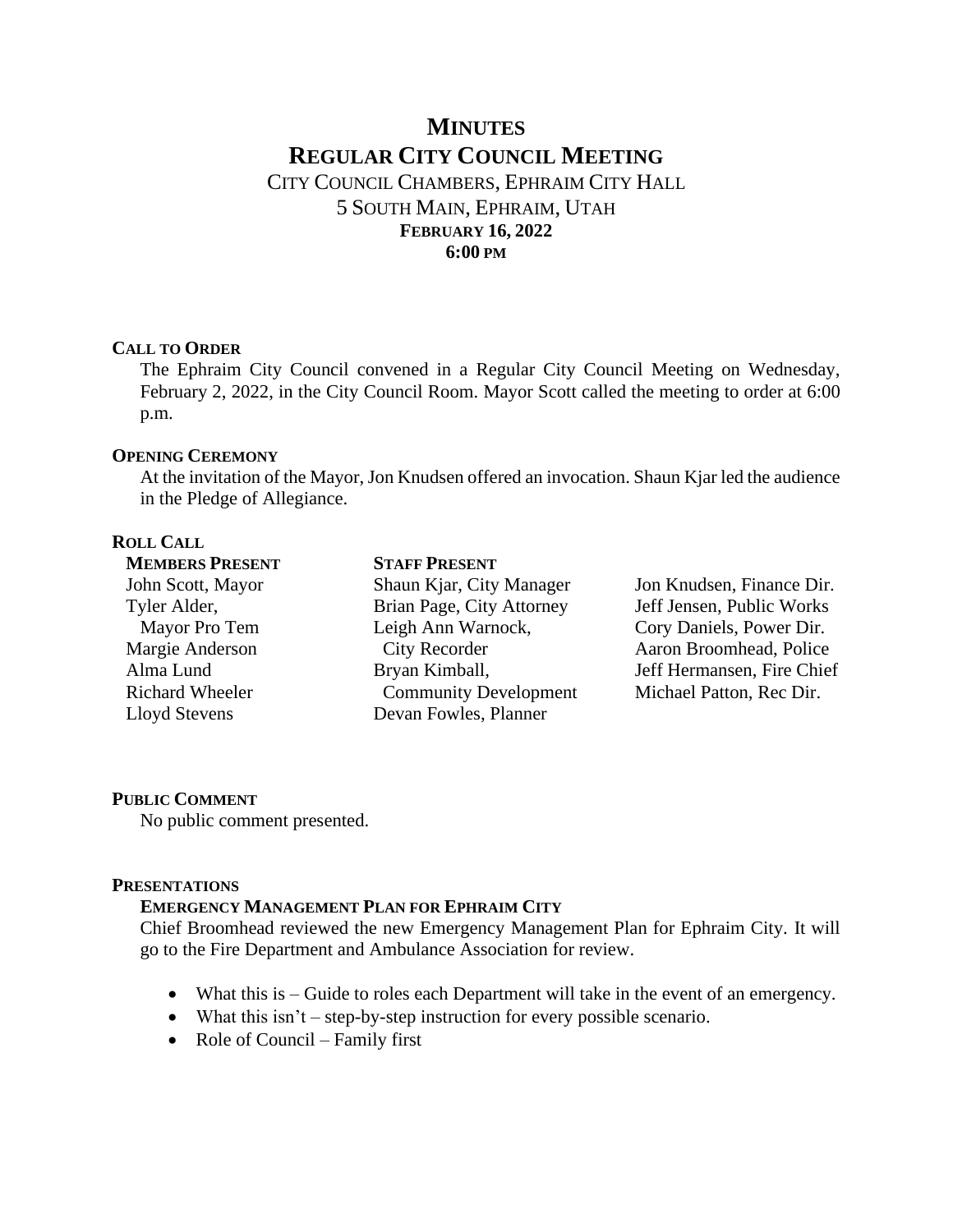Chief Broomhead commented that to this point we have had to figure things out in the heat of the moment. We now have a guide to refer to in the event of an emergency. Ephraim City is the first in Sanpete County to have an Emergency Management Plan.

# **APPROVAL OF WARRANT REGISTER**

The Council reviewed the Warrant Register of February 15, 2022.

*Councilmember Alder moved to approve the February 15, 2022 Warrant Register as presented. The motion was seconded by Councilmember Anderson. The vote was unanimous. The motion carried.*

# **APPROVAL OF MINUTES**

The Council reviewed the minutes of the February 2, 2022 Work Meeting and Regular City Council Meetings.

*Councilmember Wheeler moved to approve the February 2, 2022 Council Work Meeting and Regular City Council Meeting Minutes as presented. The motion was seconded by Councilmember Stevens. The vote was unanimous. The motion carried.*

# **REVIEW AND POSSIBLE APPROVAL OF TRANSPORTATION PLAN UPDATE**

Bryan Kimball Introduced Randy Smith from Sunrise Engineering to review the updates to the Transportation Plan. The previous plan was done in 2019. Have since reviewed what changes need to be made pending future growth up to 2040. A copy of the updated Transportation Plan is available in the City Offices.

*Councilmember Anderson moved to approve the update to the Transportation Plan as presented by Bryan Kimball and Sunrise Engineering. The motion was seconded by Councilmember Wheeler. The vote was unanimous. The motion carried.*

# **ECO 22-08: AMENDMENT TO THE GENERAL PLAN**

An ordinance amending the Ephraim City General/Transportation Plan for property located at approximately 250 N 500 E. An amendment was made at this property to allow for a large construction project that will significantly increase traffic in the area. The amendment lays out new roads providing multiple access points to exit the area in case of emergency.

# *Councilmember Wheeler moved to approve ECO 22-08 amending the General Plan. The motion was seconded by Councilmember Stevens. The vote was unanimous. The motion carried.*

# **Councilmember Lund abstained**

# **DISCUSSION OF NORTH WELL #3 AND POSSIBLE AWARDING OF BID**

The only two bids received came in after the deadline for the bid was extended, one from Gardner in the amount of \$259,180, and one from Cluff in the amount of \$293,640. Both companies are from Southern Utah. The bid amounts were close in amount. Bryan has called references to gather information to help determine the direction to take.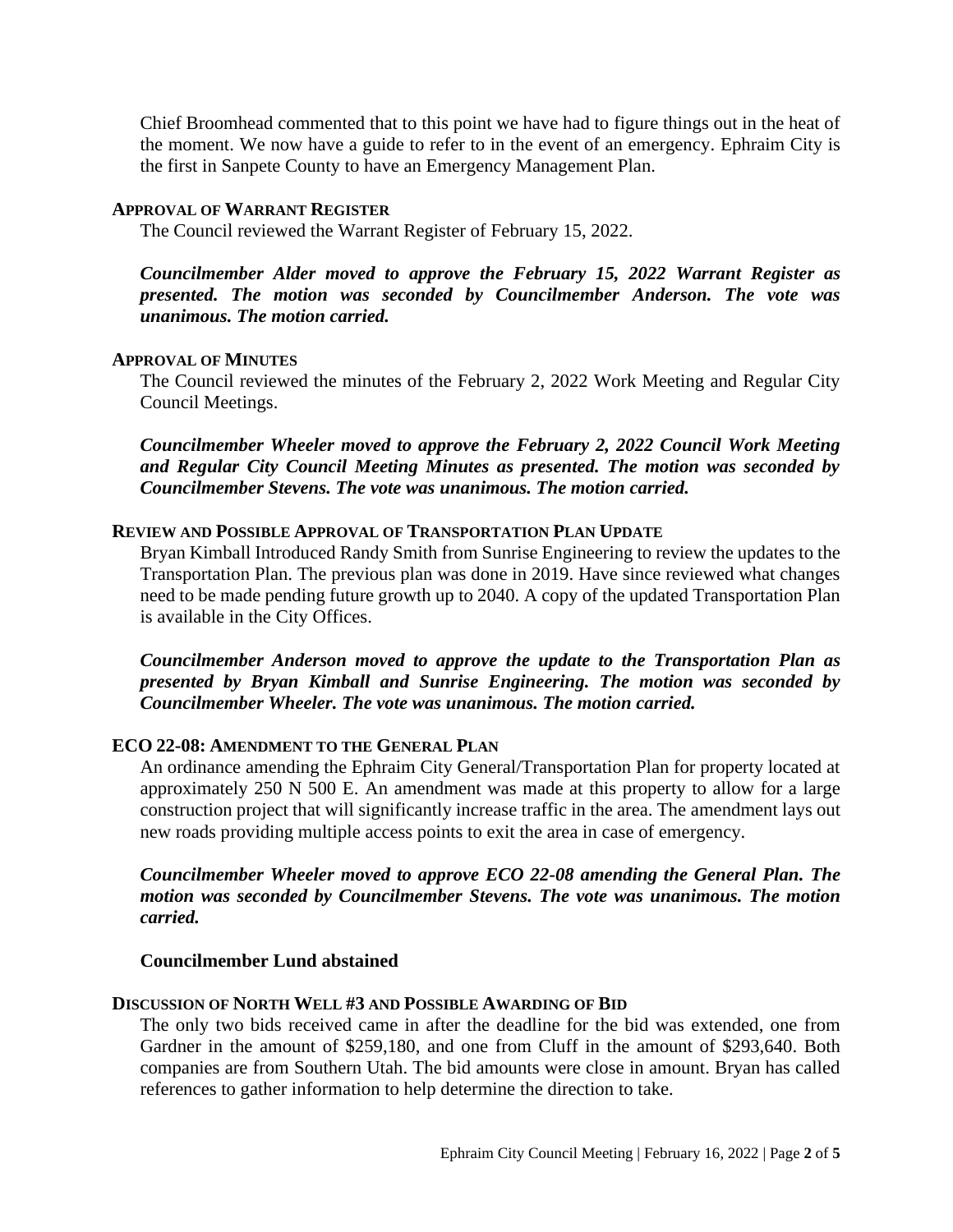The contract includes replacement of the seal in the well and a pump test. We have received a written approach from one of the companies but are still waiting for responses to some inquiries from both companies. Cluff would be able to start March  $1<sup>st</sup>$ . Staff is leaning towards Cluff. We haven't verified references yet. We also have to have approval in writing to the State. In the interest of time, Staff recommend approval based clean findings and meeting requirements.

*Councilmember Lund moved to allow staff to make the final decision between Gardner and Cluff dependent upon references, answers to questions, and State approval. The motion was seconded by Councilmember Wheeler. The vote was unanimous. The motion carried.*

# **CO-OP IMPROVEMENTS**

The Daughters and Sons of Utah Pioneers would like to raise funds and consider a project with the Co-op similar the project done on the Hansen House. They have identified some of the needs for that building and would like to move forward on making some of the repairs. The proposal was prepared by Ron Snowdon, a member of the Sons of the Utah Pioneers. The elevator is in need of replacement and would be one of the first projects, along with replacing the HVAC system.

We would like to send a letter to the International Daughters of the Utah Pioneers and the Sons of the Utah Pioneers in recognition of what our local chapters have accomplished.

# **APPOINTMENTS**

# **THE MANTI CITY COUNCILMEMBER IS JEFF KILLIAN FOR THE AIRPORT BOARD.**

# **COUNCIL REPORTS**

 **Tyler Alder**

**Recreation Board –** Interviewing for an Assistant Rec Director Thursday and Friday.

# **Margie Anderson**

**Youth City Council –** Got their bid in to go to the Leadership Conference.

**State Legislative Liaison –** Have been attending the committee meetings either in person or online. They are trying to encourage rural areas with volunteer ambulance departments to offer medical benefits to themselves and their families with the State paying for it if they don't already have insurance with a primary employer.

There is a bill about open and public meetings requiring a policy to define reasonable ability to comment at meetings.

# **Richard Wheeler**

**Airport Board –** Discussed runway lighting, hangar construction and policy, and jet fuel parts.

# **Lloyd Stevens**

**Scandinavian Festival –** Moving forward and the committee is meeting every two weeks.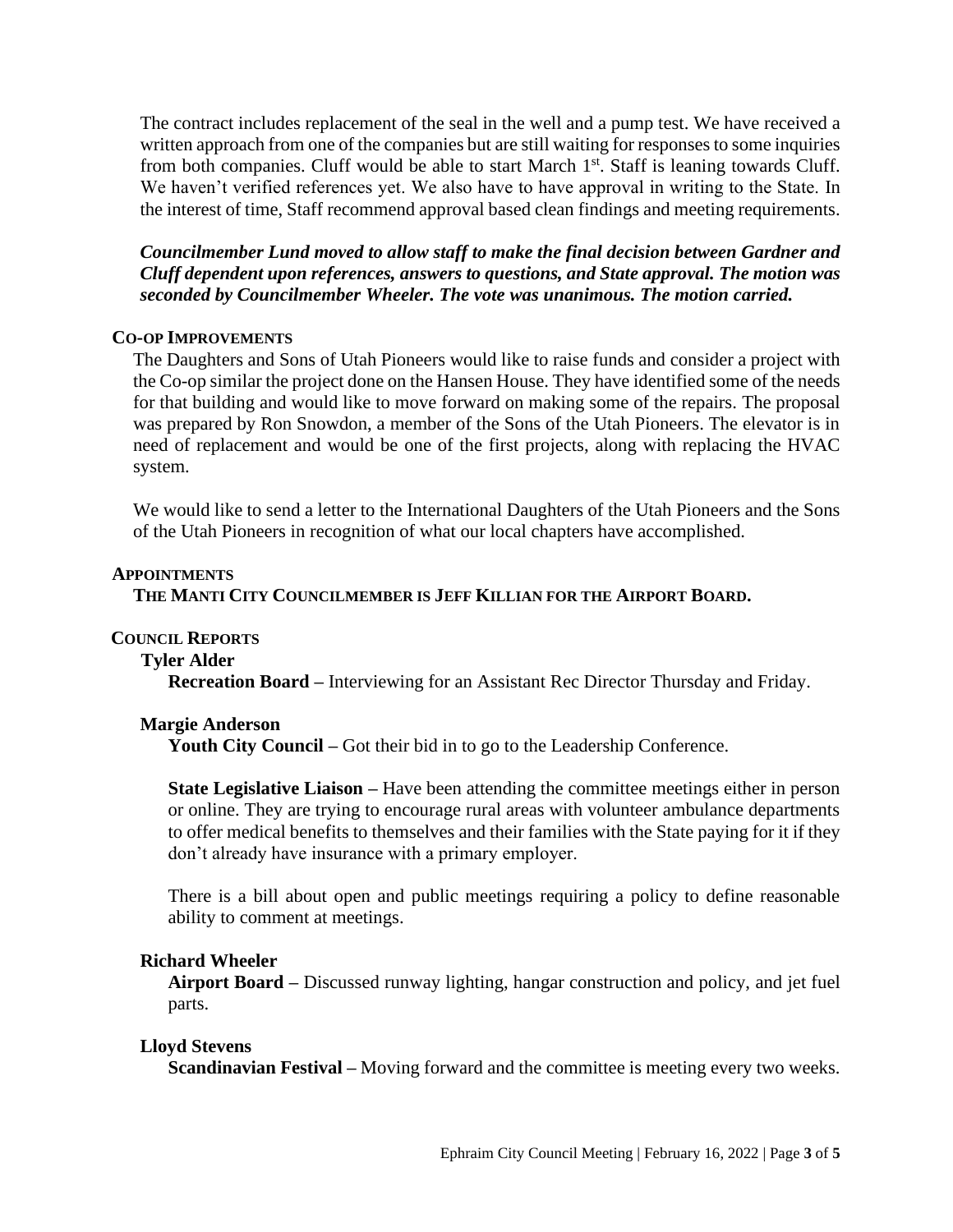**Library Board –** They have some good programs coming up for spring and summer. They are doing an excellent job.

**Cemetery –** They are working on several projects for capital improvement funds and preparing a proposal. They have some good ideas for a place for urns and a memorial to those who have died in service.

# **Mayor Scott**

**Legislature** – Senate Bill 2002 was passed in the summer session and we knew nothing about it. It was a swipe at IPA. People became extremely concerned with this and they have allowed IPA to insert some language. This indicates a lack of communication with the rural cities.

**Missing Person in Ephraim –**He commended all the entities who handled the situation. He gained appreciation and respect for how all the county and city entities coordinated.

# **DEPARTMENT REPORTS**

#### **Cory Daniels, Power Director**

**UAMPS –** The overall UAMPS budget is printed and will be available to Councilmembers to review in the office.

**CFPP Progress Report** - Carbon Free Power Project progress report was sent to the Council.

# **Jeff Jensen, Public Works Director -**

**Projects –** Sanitary survey is coming up, we will install a pressure station at Shingle Mill and will replace the meter below the water tank to more accurately count the flows. We are dismantling and moving the public works yard between everything else.

#### **Aaron Broomhead, Emergency Services Director**

**Emergency Plan –** emergency management plan is still in draft mode. All the departments and emergency entities will review and submit comment.

**Training –** We will be hosting a training course in the Council Room.

#### **Jeff Hermansen, Fire Chief**

**Team-Building –** Had a team building exercise at Bad Axes. They closed the place down for the Fire Department.

**Calls -** We have had 12 fire calls so far in 2022.

#### **Michael Patton, Rec Director**

**New Part-Time Employee** – Hannah Larson has been hired as an intern for the Scandinavian Festival.